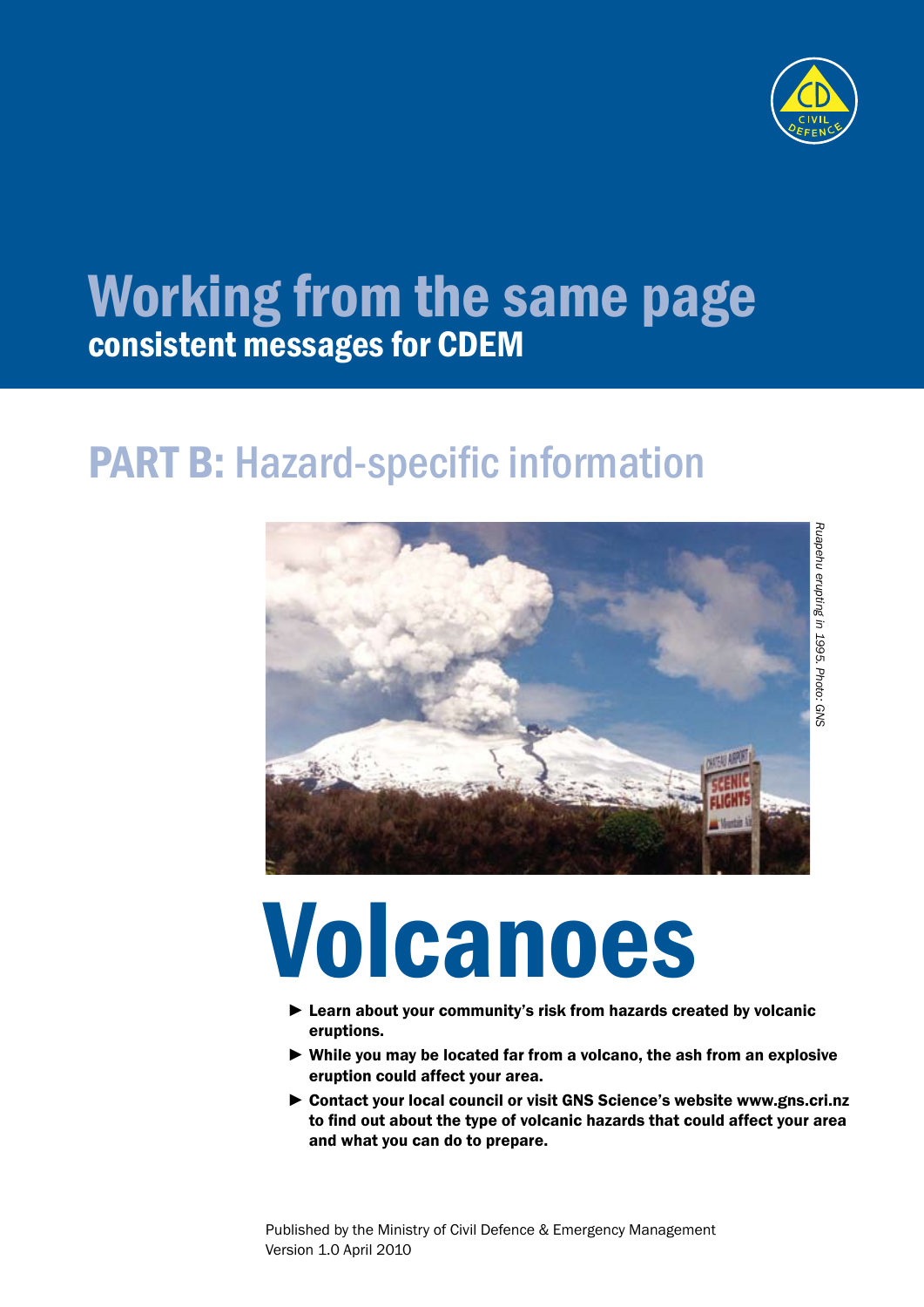#### Awareness messages

| What is the best source of information in case of a volcanic alert?  4 |  |
|------------------------------------------------------------------------|--|

#### Action messages

#### Volcano general information

#### CORE ACTION MESSAGES IN THIS CHAPTER (pp6–12)

- ► Determine your risk.
- ► Get your household ready.
- ► Keep goggles and dust masks handy.
- ► Evacuate or take shelter.
- $\blacktriangleright$  Stay inside.
- ► Protect your lungs and eyes.

For general readiness, every household should create and practice a Household Emergency Plan and assemble and maintain Emergency Survival Items and a Getaway Kit. In addition, every household should take precautions and plan for and practice what to do if a volcanic eruption occurs.

Please note: Core Action Messages should be read in conjunction with the rest of the text in this chapter.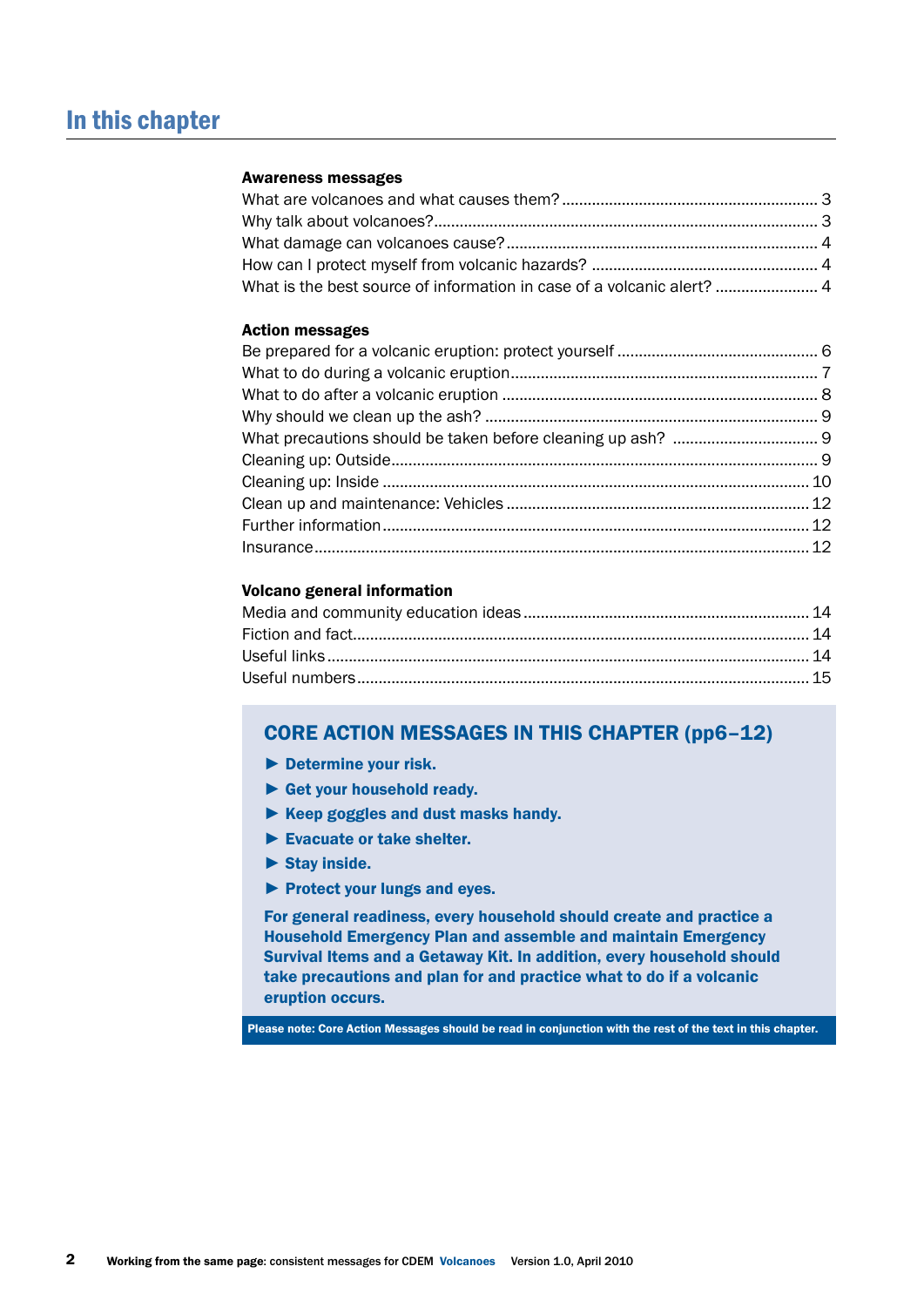### Awareness messages

| What are volcanoes<br>and what causes<br>them? | A volcano is a landform that results from magma (molten rock within the earth)<br>erupting at the surface. The size and shape of a volcano reflect how often it<br>erupts, the size and type of eruptions, and the composition of the magma it<br>produces. When pressure from gases within the molten rock becomes too great,<br>gases drive the molten rock to the surface and an eruption occurs.                                                                                                                                                                                                                                                                                                                                                |
|------------------------------------------------|-----------------------------------------------------------------------------------------------------------------------------------------------------------------------------------------------------------------------------------------------------------------------------------------------------------------------------------------------------------------------------------------------------------------------------------------------------------------------------------------------------------------------------------------------------------------------------------------------------------------------------------------------------------------------------------------------------------------------------------------------------|
| Why talk about<br>volcanoes?                   | Volcanoes produce a wide variety of hazards that can kill people and destroy<br>property. Volcanic eruptions fall into two broad types: explosive and quiet. Hazards<br>from large explosive eruptions include widespread ashfall (sand and dust-sized<br>pieces of fractured rock and glass), pyroclastic flows (very fast flowing mixtures<br>of hot gases and volcanic rock) and massive lahars (volcanic mud flows - fast<br>flowing mixtures of muddy water and volcanic rock) that can endanger people and<br>property nearby as well as tens to hundreds of kilometres away. Eruptions can<br>even affect the global climate. Hazards from quiet lava flows include fires, building<br>and other structural collapse, and acidic gas clouds. |
|                                                | New Zealand has a high density of active volcanoes and a high frequency of<br>eruptions. There are three major types of volcanoes in New Zealand:                                                                                                                                                                                                                                                                                                                                                                                                                                                                                                                                                                                                   |
|                                                | <b>Volcanic fields</b> such as the Auckland Volcanic Field, which form when small<br>eruptions occur over a wide area and are spaced over long time intervals. Each<br>eruption builds a single small volcano, which usually does not erupt again. Thus,<br>each succeeding eruption in the field occurs in a different place. This site cannot<br>be predicted until the eruption is imminent.                                                                                                                                                                                                                                                                                                                                                     |
|                                                | Cone volcanoes such as Mt Ruapehu and Mt Taranaki, which are characterised<br>by a series of small to large eruptions from roughly the same point on the earth's<br>surface. The products of successive eruptions accumulate close to the vents to<br>form a large cone, which is the volcano itself. Over a long period of time, several<br>cones may form which overlap and build up. The cone shape can be modified<br>by partial collapse due to oversteepening (Mt Taranaki is a good example) or by<br>collapse of the summit area to form a caldera. Because the magma tends to follow<br>the same route to the surface each time, sites of future eruptions can largely be<br>predicted.                                                    |
|                                                | <b>Caldera volcanoes</b> such as Mayor Island, Okataina and Taupo, which have<br>a history of infrequent moderate to very large eruptions. Eruptions at these<br>volcanoes are occasionally so large that the ground surface collapses into the<br>hole left behind by the emptying of the underground magma chamber. Lake Taupo<br>occupies a caldera basin. The eruption of Taupo volcano around 1800 years ago<br>was the biggest on Earth in the past 5000 years.                                                                                                                                                                                                                                                                               |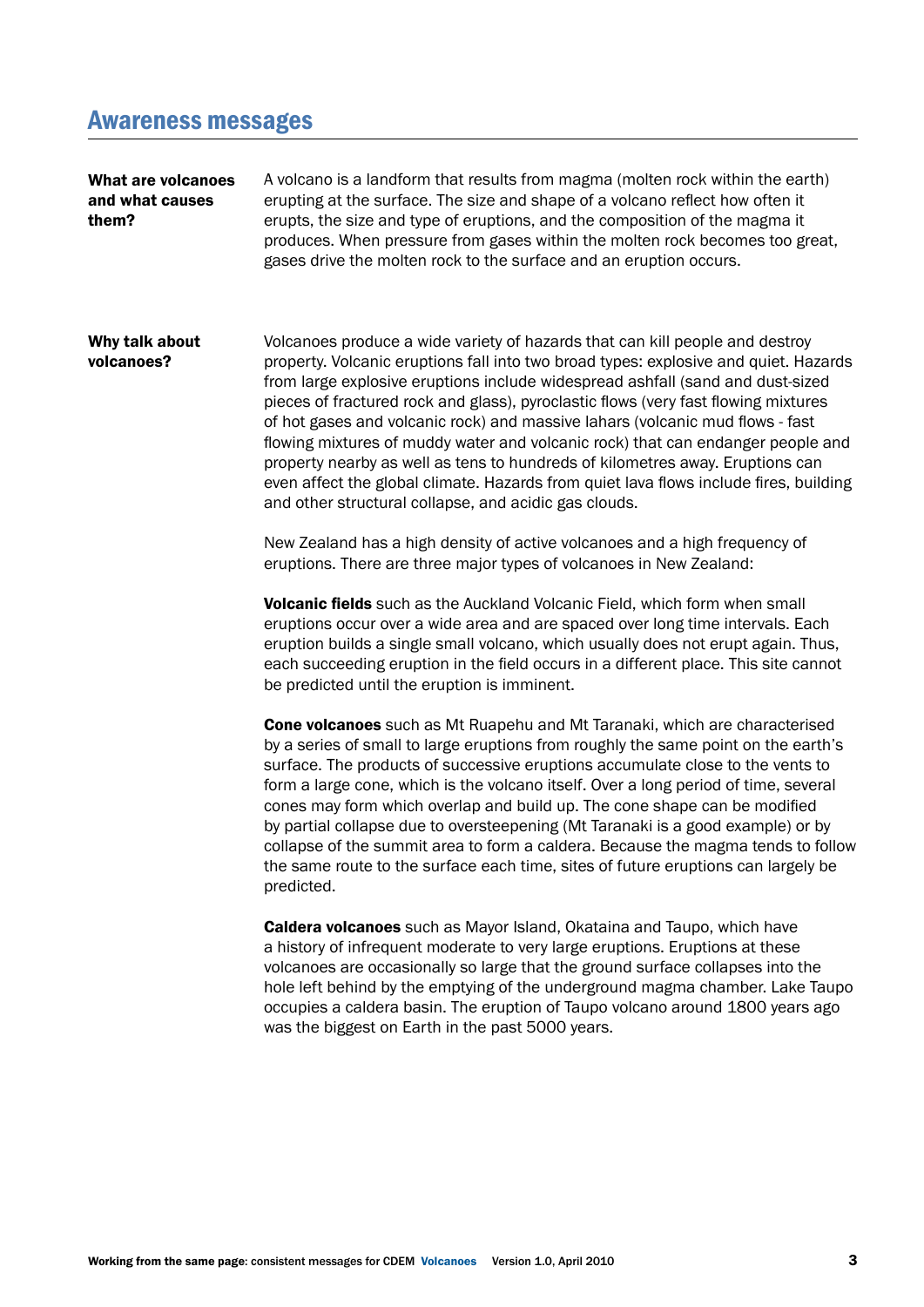Typically, a number of different types of hazards will result from a single volcanic eruption. These hazards can be divided into two categories: Near-vent destructive hazards: • pyroclastic falls (ashfall), • pyroclastic flows • lava flows • lahars (volcanic mudflows) and flooding • debris avalanches (volcanic landslides) • volcanic gases. And distant hazards (which may be damaging and/or disruptive): • pyroclastic falls (ashfall), • lahars Volcanic eruptions can also cause other natural hazards, including earthquakes, wildfires, and (given certain conditions) tsunamis. You need to know the hazards associated with active and potentially active volcanoes where you live and visit. You must determine the varying degrees of your own risk and take actions to stay safe and protect your property. Learning your community's warning system, developing and practicing a household evacuation plan and being prepared to shelter-in-place should be important parts of your plan. In New Zealand a system of volcanic alert levels is used to define the current status of each volcano. The alert levels range from 0 to 5. There are two tables, one for the frequently active volcanoes like Ruapehu and White Island, and one that deals with the reawakening of dormant volcanoes like Mayor Island, Tarawera or Taupo. The alert levels are used by the public and responding agencies to set their response. GNS Science is responsible for setting volcanic alert levels. When there is a change in volcanic activity, such as observation of geophysical signals which indicate a volcano may erupt, GNS Science will issue a 'Scientific Alert Bulletin' and may change the volcanic alert level. The bulletins are released to the media, civil defence emergency management organisations, and posted on the GeoNet website available for public viewing (www.geonet.org.nz). If an eruption has occurred, the GeoNet website will also contain information on the likely dispersal of ashfall. In a volcanic emergency information will be broadcasted on radio and other media. What damage can volcanoes cause? How can I protect myself from volcanic hazards? What is the best source of information in case of a volcanic alert?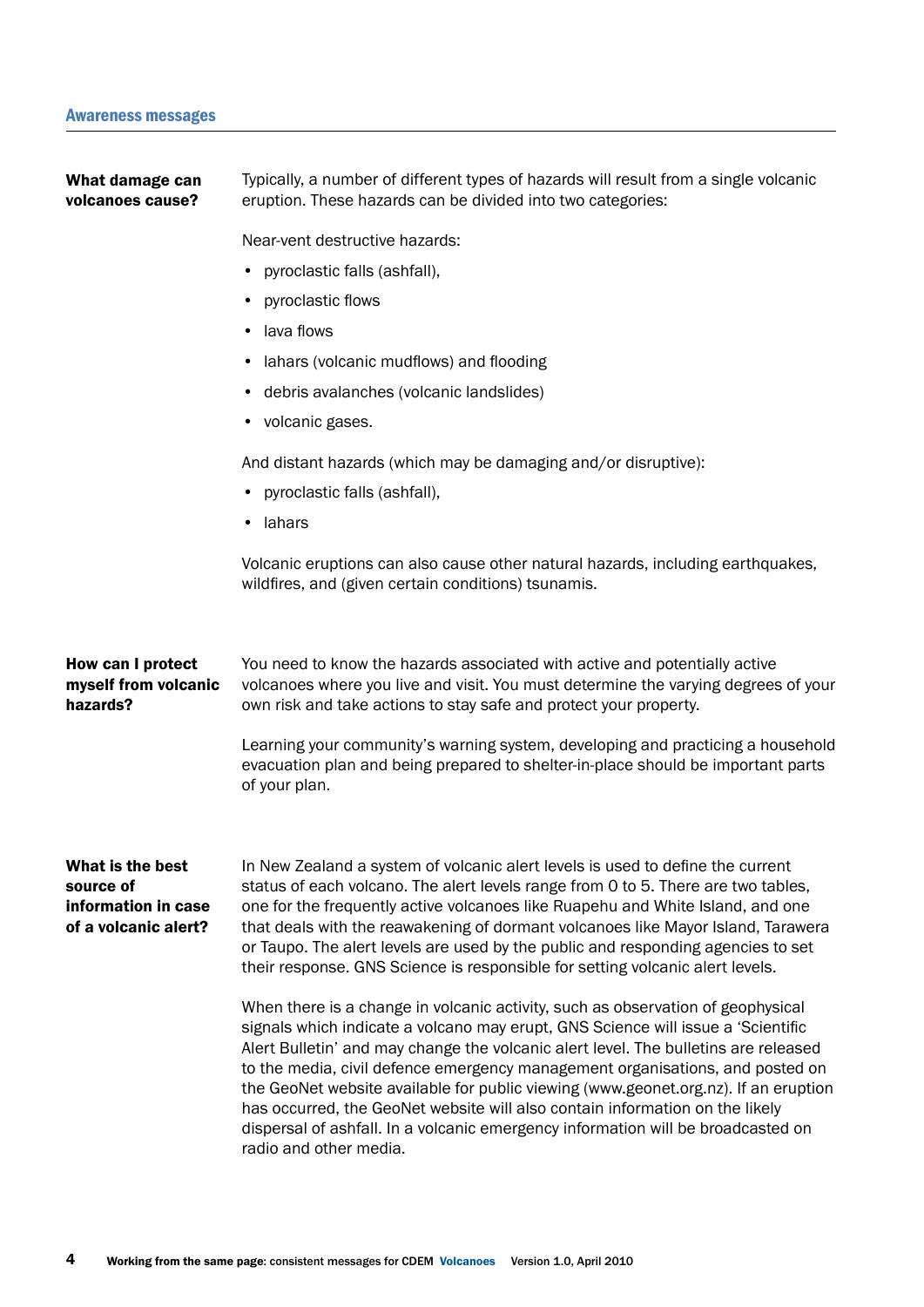|                                              | <b>Frequently active cone volcanoes</b><br>White Island, Tongariro-Ngauruhoe, Ruapehu,<br>Kermadecs                                    | <b>VOLCANIC</b><br><b>ALERT</b><br><b>LEVEL</b> | <b>Reawakening volcanoes</b><br>Northland, Auckland, Mayor Island, Rotorua,<br>Okataina, Taupo, Egmont/Taranaki                        |                                                                                       |
|----------------------------------------------|----------------------------------------------------------------------------------------------------------------------------------------|-------------------------------------------------|----------------------------------------------------------------------------------------------------------------------------------------|---------------------------------------------------------------------------------------|
| <b>Volcano status</b>                        | <b>Indicative phenomena</b>                                                                                                            |                                                 | <b>Indicative phenomena</b>                                                                                                            | <b>Volcano status</b>                                                                 |
| Usual dormant, or<br>quiescent state         | Typical background<br>surface activity.<br>seismicity, deformation<br>and heat flow at low<br>levels.                                  | $\bf{0}$                                        | Typical background<br>surface activity;<br>deformation.<br>seismicity, and heat<br>flow at low levels.                                 | Usual dormant, or<br>quiescent state.                                                 |
| Signs of volcano<br>unrest                   | Departure from typical<br>background surface<br>activity.                                                                              | 1                                               | Apparent seismic,<br>geodetic, thermal<br>or other unrest<br>indicators.                                                               | Initial signs of<br>possible volcano<br>unrest. No eruption<br>threat.                |
| Minor eruptive<br>activity                   | Onset of eruptive<br>activity, accompanied by<br>changes to monitored<br>indicators.                                                   | $\overline{2}$                                  | Increase in number<br>or intensity of unrest<br>indicators (seismicity,<br>deformation, heat flow<br>and so on).                       | Confirmation of<br>volcano unrest.<br>Eruption threat.                                |
| Significant local<br>eruption in<br>progress | Increased vigour of<br>ongoing activity and<br>monitored indicators.<br>Significant effects<br>on volcano, possible<br>effects beyond. | 3                                               | Minor steam<br>eruptions. High<br>increasing trends of<br>unrest indicators.<br>significant effects<br>on volcano, possible<br>beyond. | Minor eruptions<br>commenced.<br>Real possibility<br>of hazardous<br>eruptions.       |
| Hazardous local<br>eruption in<br>progress   | Significant change to<br>ongoing activity and<br>monitoring indicators.<br>Effects beyond volcano.                                     | 4                                               | Eruption of new<br>magma. Sustained<br>high levels of unrest<br>indicators, significant<br>effects beyond<br>volcano.                  | Hazardous local<br>eruption in<br>progress. Large-<br>scale eruption now<br>possible. |
| Large hazardous<br>eruption in<br>progress   | Destruction with<br>major damage beyond<br>volcano. Significant risk<br>over wider areas.                                              | 5                                               | Destruction with major<br>damage beyond active<br>volcano. Significant<br>risk over wider areas.                                       | Large hazardous<br>volcanic eruption<br>in progress.                                  |

Fig. 1 Different levels of volcanic activity (GNS Science)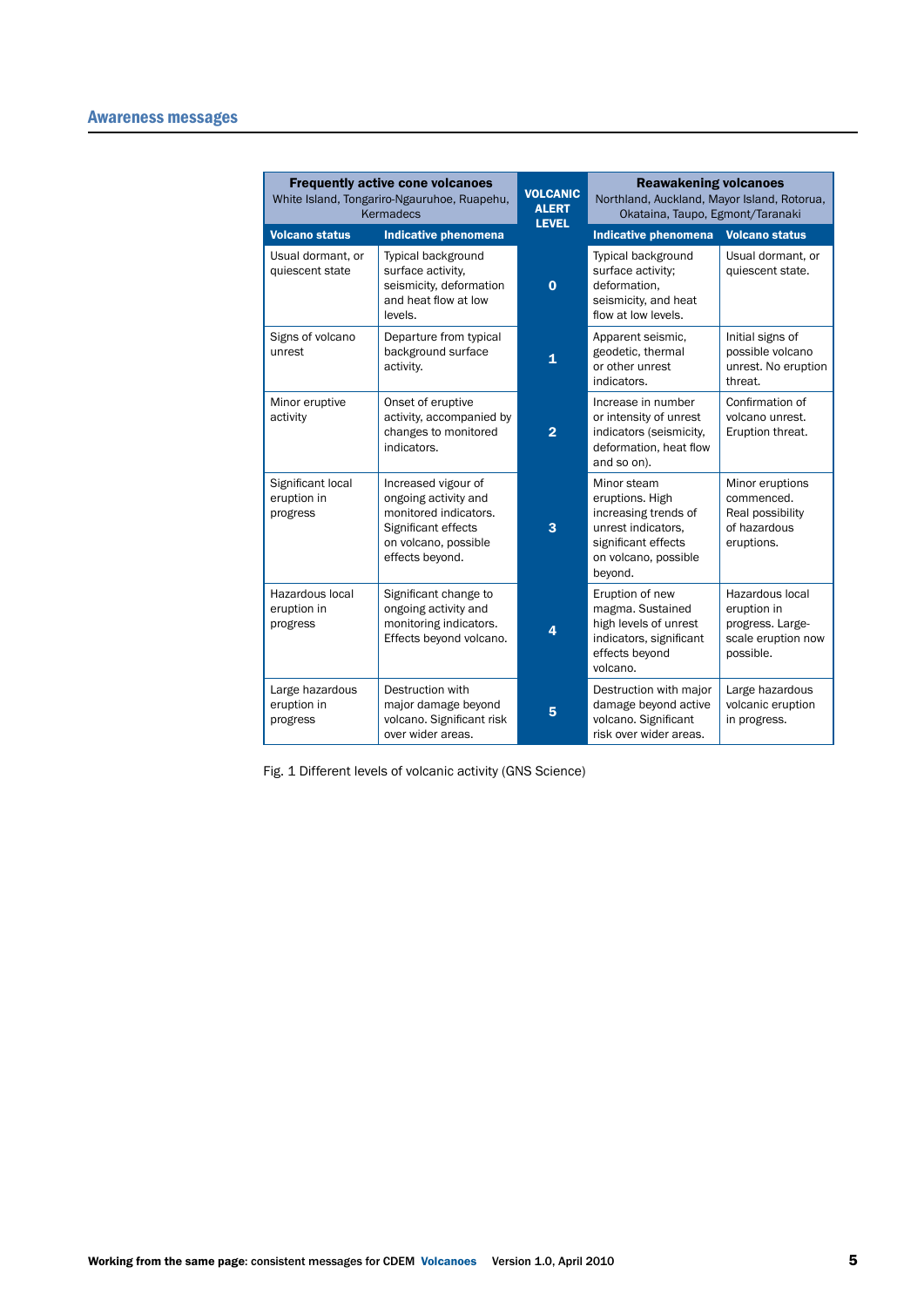Be prepared for a volcanic eruption: protect yourself

#### CORE ACTION MESSAGES

- ► Determine your risk.
- ► Get your household ready.
- ► Keep goggles and dust masks handy.

For general readiness, every household should create and practice a Household Emergency Plan and assemble and maintain Emergency Survival Items and a Getaway Kit. In addition, every household should take precautions and plan for and practice what to do if a volcanic eruption occurs.

If you are at risk from volcanic activity, you should:

- 1. Learn about your community's warning systems and emergency plans. Different communities have different ways of providing warnings and different response plans.
- 2. Discuss volcanoes with members of your household ahead of time to reduce fear and to build a common understanding of how to respond.
- 3. Develop an evacuation plan for volcanic eruptions and make sure all members of your household know and practice it. Making plans at the last minute can be upsetting and wastes precious time.
- 4. Be sure to include your animals in your evacuation plan.
- 5. Have Emergency Survival Items on hand (see Emergency Survival Items and Getaway Kit section). In addition to these, essential items to stock before an ashfall include:
	- Dust masks and eye protection (see IVHHN Recommended Masks document at www.ivhhn.org).
	- Plastic wrap (to keep ash out of electronics).
	- Cleaning supplies such as a broom, vacuum cleaner with spare bags and filters, and a shovel.
	- Consider that you could be stuck in your vehicle, so store emergency supplies in your vehicle too.

Actions to be taken in readiness:

- 6. Close doors and windows.
- 7. Place damp towels at door thresholds and other sources of draughts. Tape draughty windows.
- 8. Protect sensitive electronics and do not uncover until the environment is totally ash-free.
- 9. Disconnect drainpipes/downspouts from gutters to stop drains clogging, and to allow ash and water to empty from gutters onto the ground.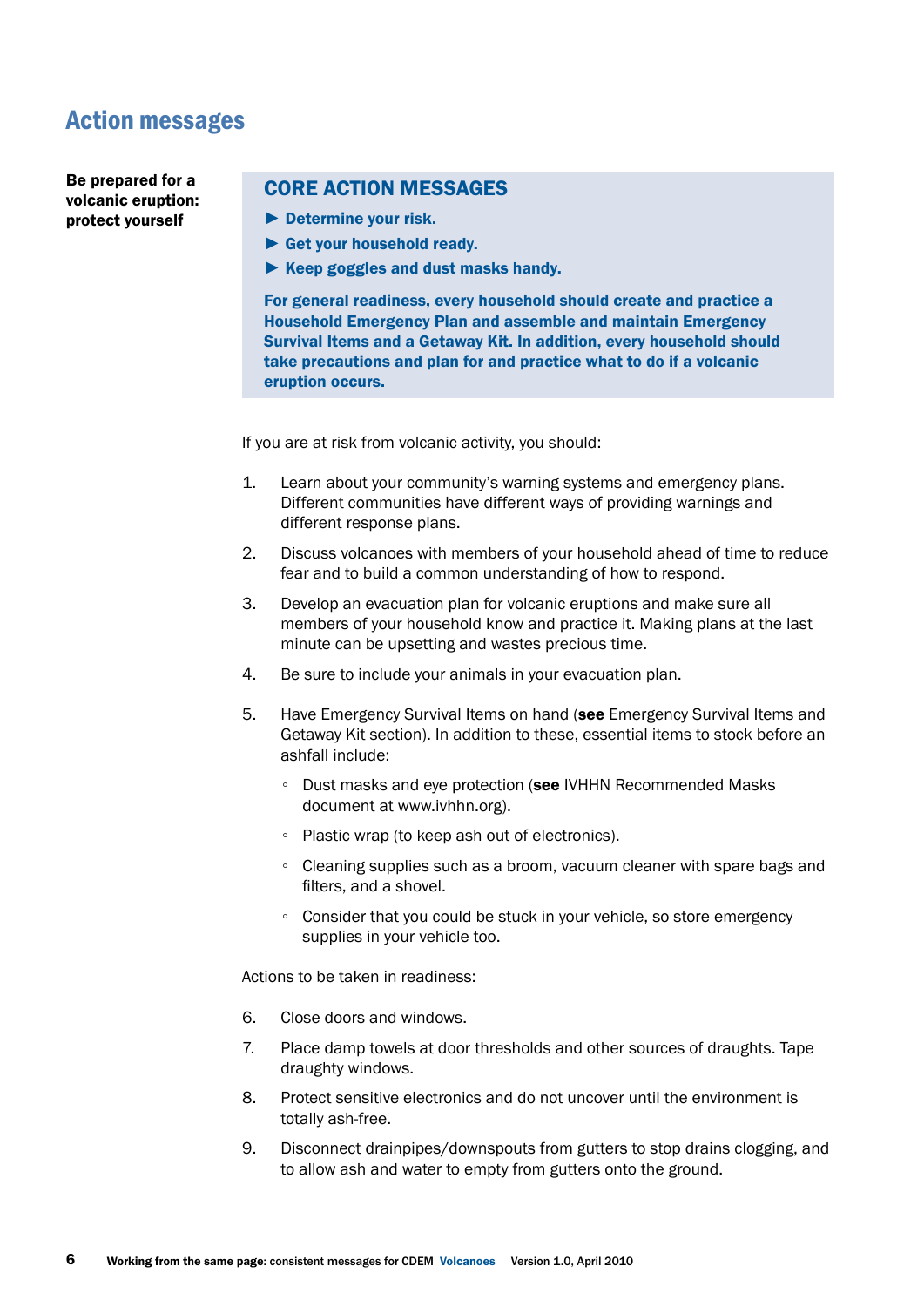- 10. If you use a rainwater collection system for your water supply, disconnect the tank prior to ash falling.
- 11. Put all machinery inside a garage or barn to protect it from volcanic ash. If buildings are not available, cover machinery with large tarps.
- 12. Bring animals and livestock into closed shelters to protect them from breathing volcanic ash, particularly sheep as their fleece can become contaminated with ash and weigh them down, increasing their stress. Cover stock feed to avoid consumption of ash. This can cause blockages in their gut.
- 13. Evacuate livestock early to paddocks that are elevated and up wind from the volcano. Ensure they have clean food and water.
- 14. If you have children, know your school's emergency plan and have indoor games and activities ready.

What to do during a volcanic eruption

#### CORE ACTION MESSAGES

► Evacuate or take shelter.

During an eruption:

- 15. Don't panic stay calm.
- 16. Stay indoors.
- 17. If you are caught in an ashfall:
	- Wear a dust mask designed to protect against lung irritation from small particles. If masks are unavailable use a handkerchief or cloth over your nose and mouth
	- Protect your eyes by wearing goggles. Wear eyeglasses, not contact lenses as these will result in corneal abrasion.
	- Keep as much of your skin covered as possible.
	- If you have chronic bronchitis, emphysema or asthma, stay inside and avoid unnecessary exposure to the ash.
	- If outside, seek shelter (e.g. in a car or building).
- 18. Listen to a local radio station on a portable, battery-operated radio for updated emergency information and instructions. If the electricity is out, this may be your main source of information. Local officials will provide the most appropriate advice for your particular situation using local media outlets.
- 19. Follow any evacuation orders issued by authorities, and put your Household Emergency Plan into action. Although it may seem safe to stay at home and wait out an eruption, if you are in a hazard zone, doing so could be very dangerous. The best way to stay safe is to take the advice of local authorities.
- 20. If warning is given before ashfall starts, go home from work.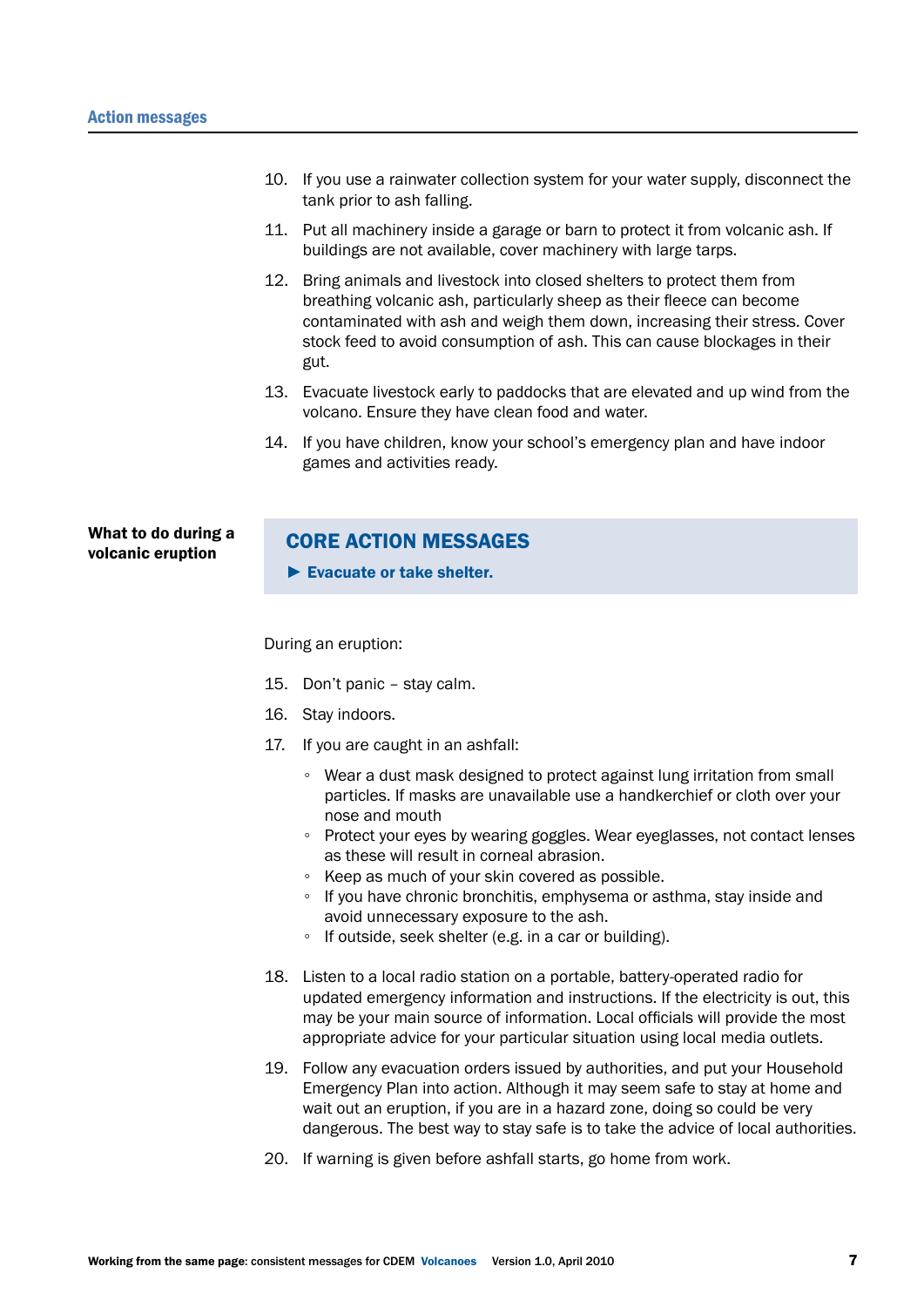What to do during a volcanic eruption (continued)

- 21. If at work when ashfall starts, stay indoors until the ash has settled.
- 22. Do not tie up phone lines with non-emergency calls.
- 23. If there is ash in your water, let it settle and then use the clear water. If there is a lot of ash in the water supply, do not use your dishwasher or washing machine.
- 24. Water contaminated by ash will usually make drinking water unpalatable before it presents a health risk.
- 25. If indoors, close all window, doors, and dampers to limit the entry of volcanic ash.
- 26. Stay out of designated restricted zones. Effects of a volcanic eruption can be experienced many miles from a volcano.
- 27. Avoid low-lying areas, areas downwind of the volcano, and river valleys downstream of the volcano. Debris and ash will be carried by wind and gravity. Stay in areas where you will not be further exposed to volcanic eruption hazards. Trying to watch an erupting volcano up close is a deadly idea.

What to do after a volcanic eruption

#### CORE ACTION MESSAGES

 $\blacktriangleright$  Stav inside.

► Protect your lungs and eyes.

#### You should:

- 28. Stay indoors and away from volcanic ashfall areas if possible. The fine, glassy pieces of volcanic ash can increase the health risks for children and people with respiratory conditions, such as asthma, chronic bronchitis, or emphysema.
- 29. Follow the same precautions as given for "What to Do During a Volcanic Eruption" (previous section).
- 30. When it is safe to go outside:
	- Clear roofs of ashfall. Ash is very heavy and can cause buildings to collapse, especially if made wet by rain. Exercise great caution when working on a roof.
	- Avoid driving in heavy ashfall. Driving will stir up volcanic ash that can clog engines and stall vehicles. Abrasion can damage moving parts, including bearings, brakes, and transmissions.
- 31. Keep animals indoors where possible. Wash animals' paws and fur or skin to prevent their ingesting or inhaling ash while grooming themselves, and provide clean drinking water.
- 32. You may eat vegetables from the garden, but wash them first.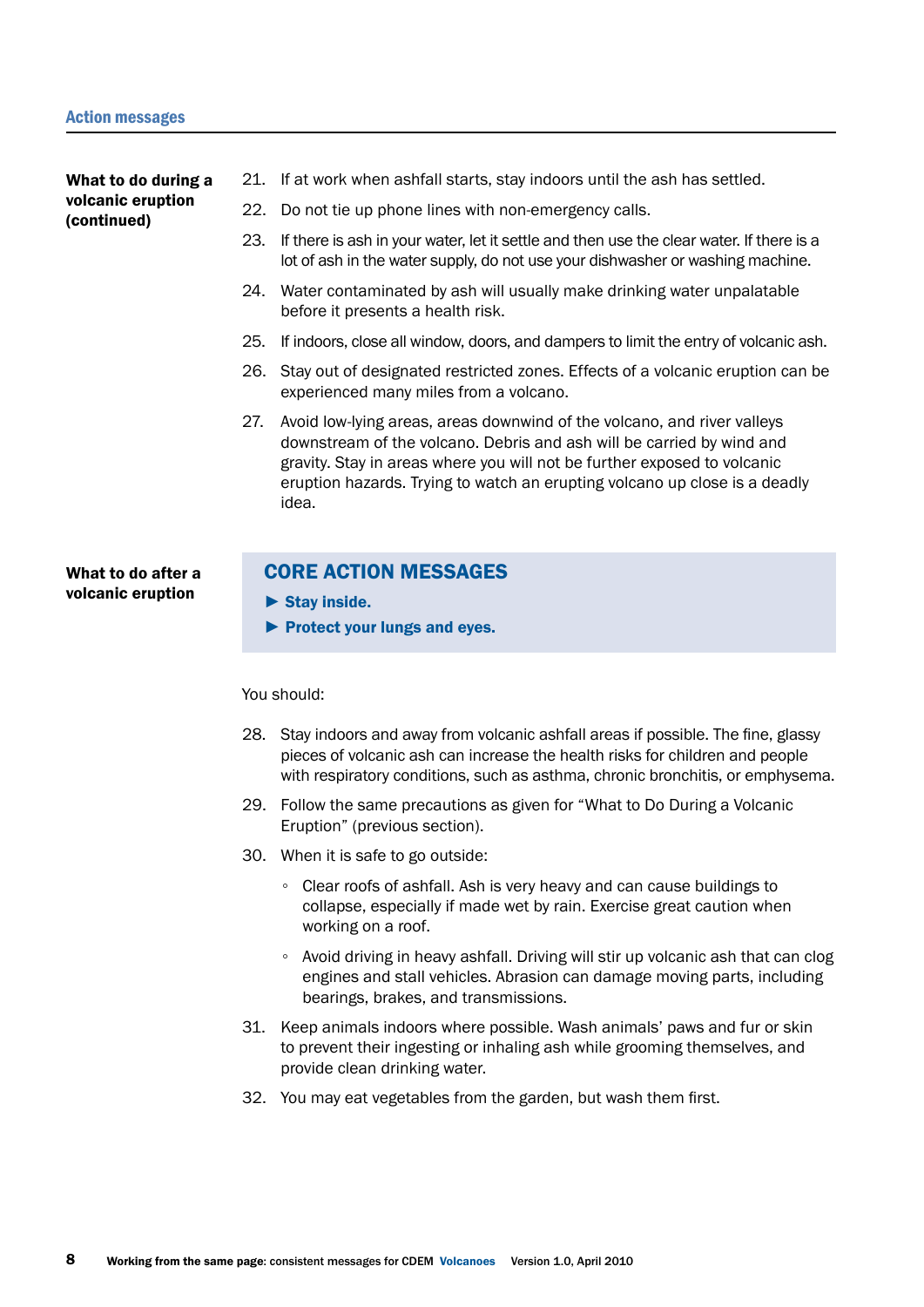| Why should we<br>clean up the ash?                                       |                                                                                                                                                                                                                                                                                                                                                                                                                                                                                                                                                                                                                           | Volcanic ash is a great nuisance and gets everywhere in the house and office,<br>including inside televisions, computers, cameras and other valuable equipment<br>where it can cause irreparable damage. Ash is different from ordinary house dust.<br>It's sharp, and angular structure causes it to scratch and abrade surfaces when it<br>is removed by wiping or brushing. In wet weather the ash deposits are dampened<br>down and the air can be clear, but in drier weather ash can easily be stirred up<br>and remobilised by wind and traffic. As a result, suspended dust levels become<br>much higher and can reach levels potentially harmful to health. Rainfall and wind<br>are effective in removing the ash and grass and other plants will eventually bind it<br>to the soil. However, with large ashfalls this process is very slow and the ash must<br>be cleaned up and taken away from populated areas. In addition, wind may also<br>bring ash into areas which were previously clean so ash may be present in the<br>environment for months or even years following an eruption. |
|--------------------------------------------------------------------------|---------------------------------------------------------------------------------------------------------------------------------------------------------------------------------------------------------------------------------------------------------------------------------------------------------------------------------------------------------------------------------------------------------------------------------------------------------------------------------------------------------------------------------------------------------------------------------------------------------------------------|---------------------------------------------------------------------------------------------------------------------------------------------------------------------------------------------------------------------------------------------------------------------------------------------------------------------------------------------------------------------------------------------------------------------------------------------------------------------------------------------------------------------------------------------------------------------------------------------------------------------------------------------------------------------------------------------------------------------------------------------------------------------------------------------------------------------------------------------------------------------------------------------------------------------------------------------------------------------------------------------------------------------------------------------------------------------------------------------------------|
| <b>What precautions</b><br>should be taken<br>before cleaning up<br>ash? |                                                                                                                                                                                                                                                                                                                                                                                                                                                                                                                                                                                                                           | Those undertaking clean up operations should always wear effective dust masks<br>(see IVHHN Recommended Masks document at www.ivhhn.org). In fine-ash<br>environments, wear goggles or corrective eyeglasses instead of contact lenses to<br>protect eyes from irritation. Lightly water down the ash deposits before they are<br>removed by shovelling, being careful not to excessively wet the deposits on roofs,<br>causing excess loading and danger of collapse. Dry brushing can produce very<br>high exposure levels and should be avoided. Use extra precaution on ladders and<br>roofs, and use a harness if possible. The ash makes surfaces much more slippery,<br>consequently many people have died from falls while cleaning ash from their roofs.<br>Be aware of the extra load caused by standing on an already overloaded roof -<br>tread carefully. It is preferable to clean roofs before more than a few centimetres<br>of ash have accumulated.                                                                                                                                   |
| <b>Cleaning up:</b><br><b>Outside</b>                                    | Keep ash out of buildings, machinery, vehicles, downspouts, water supplies, and<br>wastewater systems (for example, storm drains) as much as possible. The most<br>effective method to prevent ash-induced damage to machinery is to shut down,<br>close off or seal equipment until ash is removed from the immediate environment,<br>though this may not be practical in all cases. Coordinate clean-up activities with<br>your neighbours and community-wide operations. After an ashfall, remove ash<br>from roofs prior to street cleaning if possible, in order to avoid having to clear<br>streets numerous times. |                                                                                                                                                                                                                                                                                                                                                                                                                                                                                                                                                                                                                                                                                                                                                                                                                                                                                                                                                                                                                                                                                                         |
|                                                                          | DO:<br>33.                                                                                                                                                                                                                                                                                                                                                                                                                                                                                                                                                                                                                | Put on a recommended mask before starting to clean. If you don't have one,<br>use a wet cloth. In dry conditions, wear eye protection (such as goggles)<br>during clean-up.                                                                                                                                                                                                                                                                                                                                                                                                                                                                                                                                                                                                                                                                                                                                                                                                                                                                                                                             |
|                                                                          |                                                                                                                                                                                                                                                                                                                                                                                                                                                                                                                                                                                                                           | 34. Moisten the ash with a sprinkler first. This will help to stop the wind<br>remobilizing it.                                                                                                                                                                                                                                                                                                                                                                                                                                                                                                                                                                                                                                                                                                                                                                                                                                                                                                                                                                                                         |
|                                                                          |                                                                                                                                                                                                                                                                                                                                                                                                                                                                                                                                                                                                                           | 35. Use shovels for removing the bulk of thick deposits of ash (over 1 cm or so).<br>Stiff brooms will be required to remove lesser amounts.                                                                                                                                                                                                                                                                                                                                                                                                                                                                                                                                                                                                                                                                                                                                                                                                                                                                                                                                                            |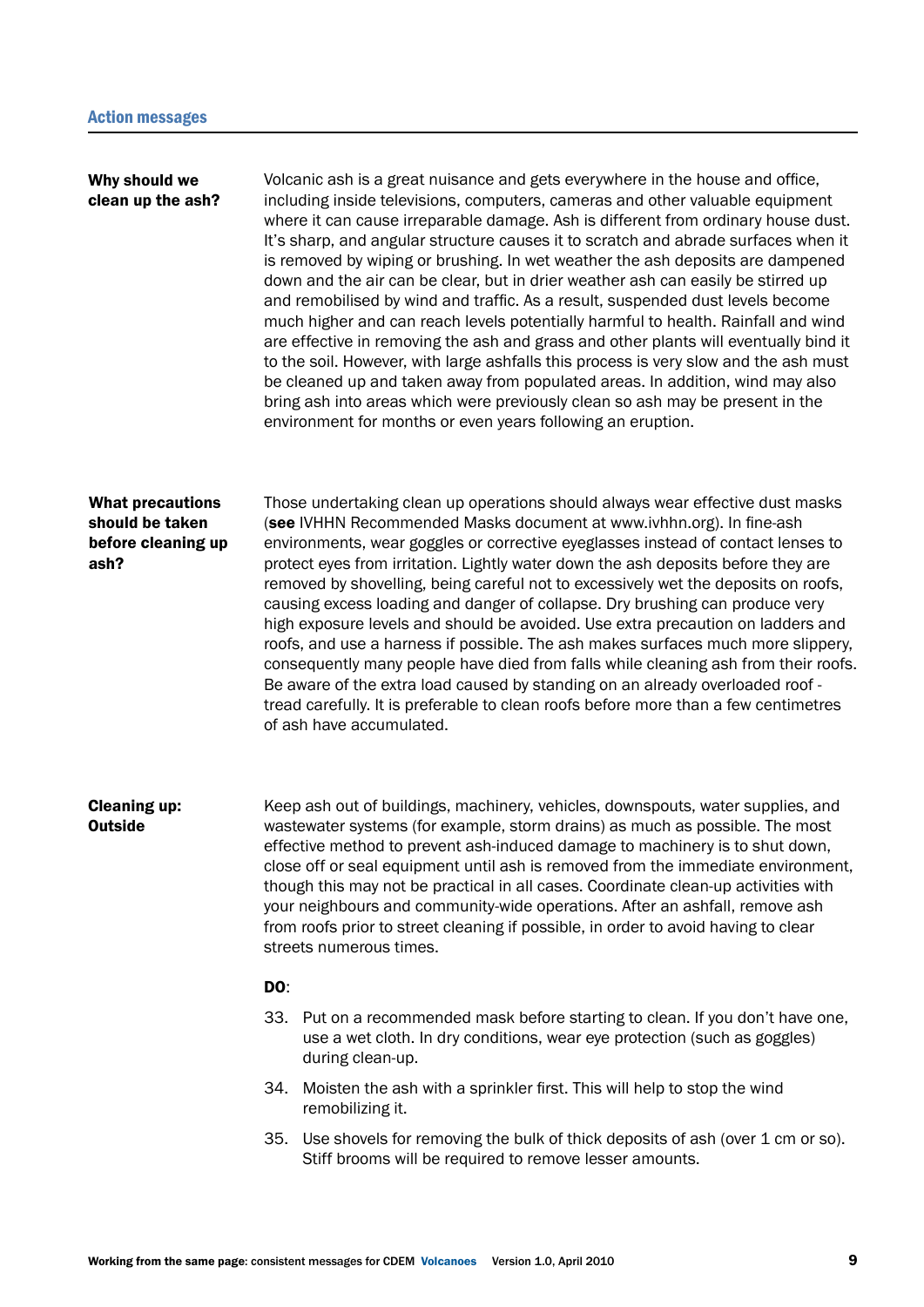Cleaning up: Outside (continued)

- 36. Place the ash into heavy duty plastic bags, or onto trucks if available.
- 37. Since most roofs cannot support more than four inches (10 cm) of wet ash, keep roofs free of thick accumulation.
- 38. Volcanic ash is slippery. Use caution when climbing on ladders and roofs.
- 39. Guttering systems clog very easily so sweep away from the gutters, especially those fitted under roofs. Cut grass and hedges only after rain or light sprinkling, and bag clippings.
- 40. Seek advice from public officials regarding disposal of volcanic ash in your community. In most cases, ash should be separated from normal rubbish for collection for disposal at a designated location – mixing ash with normal rubbish can result in damage to collection vehicles and take up space in landfills.
- 41. Dampen ash in yards and streets to reduce suspension of ash, however try to use water sparingly – do not soak the ash. Widespread use of water for clean-up may deplete public water supplies. Follow requests from public officials regarding water use during clean-up operations.
- 42. Remove outdoor clothing before entering a building.

#### DON'T:

- 43. Do not soak the ash as it will cake into a hard mass, making clean-up more difficult. On roofs the added weight of the water will increase the risk of roof collapse.
- 44. Do not dump the ash in gardens or on the roadside.
- 45. Do not wash the ash into the guttering, sewers, effluent ponds or storm drains. It can damage waste water treatment systems and clog pipes.
- 46. Do not drive unless absolutely necessary driving stirs up the ash. Furthermore, ash is harmful to vehicles.
- In general, surfaces should be vacuumed to remove as much ash as possible from carpets, furniture, office equipment, appliances, and other items. Portable vacuum systems equipped with high-efficiency particulate filtering systems are recommended whenever possible. The severity of ash intrusion depends on the integrity of windows and entrances, the air intake features, and the care exercised to control the transport of ash into a building or home via shoes and clothing. Care should also be taken to avoid further contamination during the emptying, cleaning, and maintenance of vacuum equipment. In hot climates, where there may be permanent openings in buildings, houses may need to be cleaned several times per day. Inside cleaning should only be undertaken after the outside areas have been well cleared. Cleaning up: Inside

#### DO:

47. Clean your house when public-works crews are cleaning the areas outside your house as a co-ordinated approach.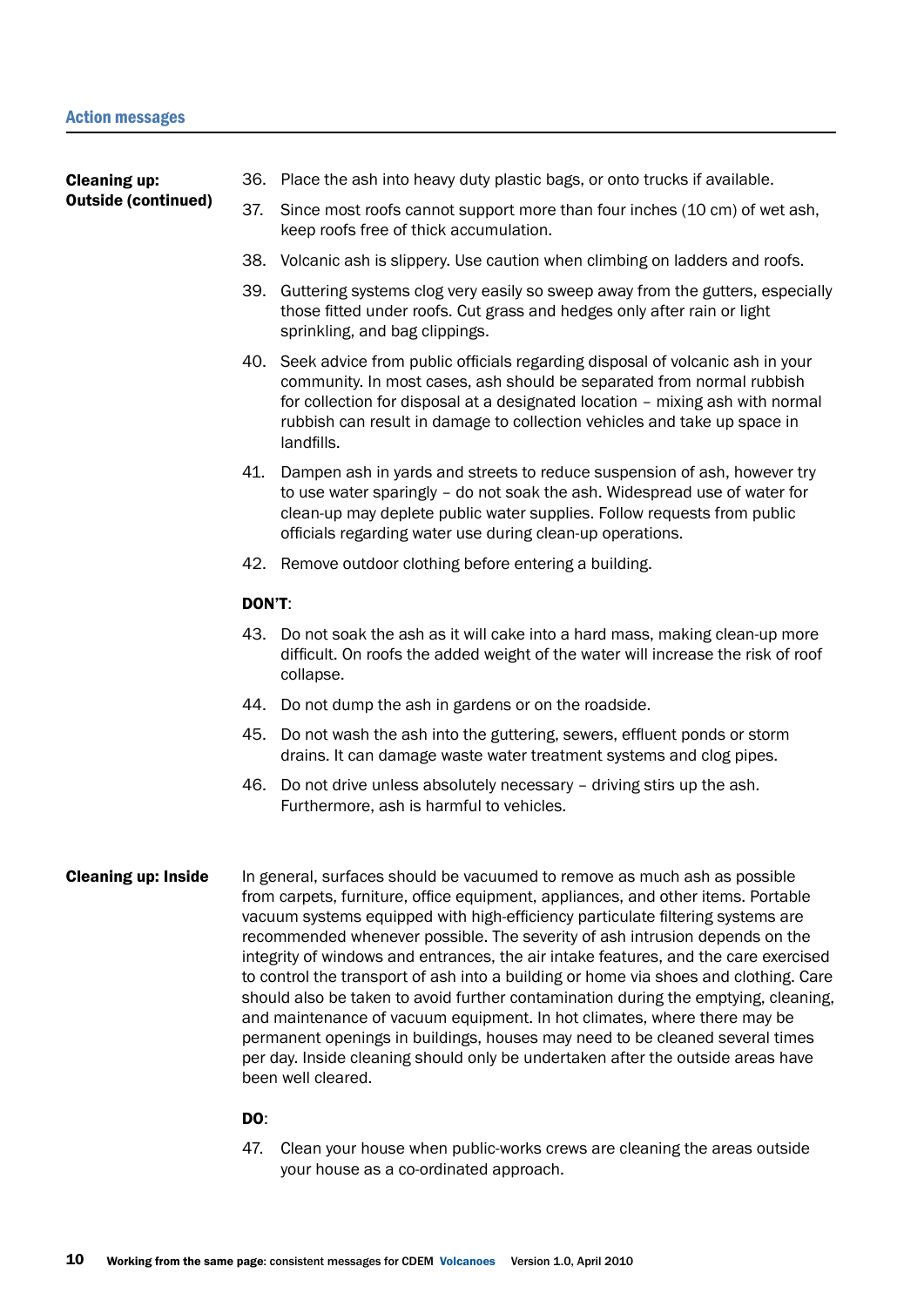| <b>Cleaning up: Inside</b><br>(continued) |     | 48. Put on your mask before starting to clean. If you don't have one, use a wet<br>cloth.                                                                                                                                                                                                                                                                  |
|-------------------------------------------|-----|------------------------------------------------------------------------------------------------------------------------------------------------------------------------------------------------------------------------------------------------------------------------------------------------------------------------------------------------------------|
|                                           |     | 49. Ensure good ventilation by opening all doors and windows before you start to<br>clean.                                                                                                                                                                                                                                                                 |
|                                           | 50. | Only use one entrance to the building while cleaning to ensure occupants do<br>not bring ash into clean areas.                                                                                                                                                                                                                                             |
|                                           | 51. | Use a dustless method of cleaning such as washing with water and an<br>effective detergent/wetting agent. Damp rag techniques or vacuuming<br>should be used whenever possible. After vacuuming, carpets and upholstery<br>may be cleaned with a detergent shampoo. Avoid excess rubbing action<br>because the sharp ash particles may cut textile fibres. |
|                                           |     | 52. Glass, porcelain enamel and acrylic surfaces may be scratched if wiped too<br>vigorously. Use a detergent-soaked cloth or sponge, and dab rather than<br>wipe.                                                                                                                                                                                         |
|                                           |     | 53. High-shine wood finishes will be dulled by the fine grit. Vacuum surfaces and<br>then blot with a wet cloth. A tack cloth used by furniture refinishers should<br>also work well.                                                                                                                                                                      |
|                                           |     | 54. Ash-coated fabrics should either be rinsed under running water and then<br>washed carefully, or they can be taken outside and beaten to remove the<br>ash.                                                                                                                                                                                             |
|                                           | 55. | Moisten thick ash deposits on hard floors and place in bags (avoid sweeping<br>dry ash).                                                                                                                                                                                                                                                                   |
|                                           |     | 56. Use a damp mop or wet cloth to clean hard floors.                                                                                                                                                                                                                                                                                                      |
|                                           | 57. | Clean your computer, TV and radio equipment using a vacuum cleaner.<br>Switch off the main power supply to the machine before carrying out this<br>operation.                                                                                                                                                                                              |
|                                           |     | 58. For several months after an ashfall, filters may need replacing often. Air<br>conditioner and furnace filters need careful attention. Clean refrigerator air<br>intakes. Clean any surface that may blow air and recirculate the ash. Stove<br>fans and vents should be cleaned thoroughly.                                                            |
|                                           | 59. | Keep children indoors and discourage play in dusty settings.                                                                                                                                                                                                                                                                                               |
|                                           | 60. | Keep pets indoors. If pets go out, brush them before letting them indoors.                                                                                                                                                                                                                                                                                 |
|                                           |     |                                                                                                                                                                                                                                                                                                                                                            |

#### DON'T:

- 61. Do not use floor sweepers with side brushes to clear aisles and floors because they may reintroduce dust particles into the air.
- 62. Do not clean by blowing with compressed air or dry sweeping as ash will be remobilised into the air.
- 63. Do not use fans or electric clothes dryers which might remobilise ash.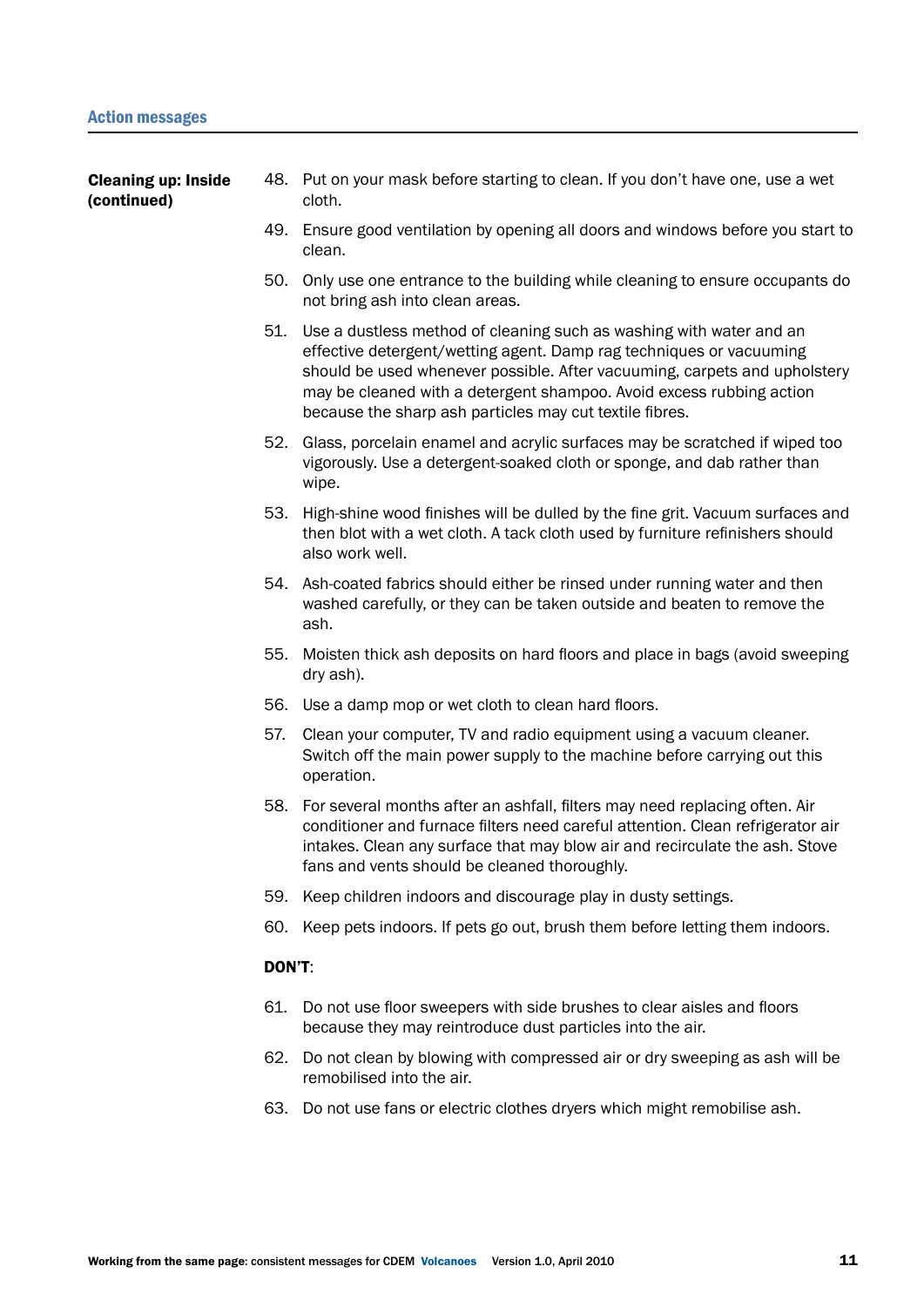64. If possible, avoid driving until streets are totally cleaned. Ash is harmful to vehicles, the roads may be slippery and driving suspends ash into the air which causes low visibility and may be harmful or irritating to others. 65. If driving is crucial, drive slowly, use headlights and ample windscreen fluid. Using wipers on dry ash may scratch the windscreen. In heavier ashfall, driving should only be undertaken in an emergency. Use water bottles and a cloth to clean the windscreen as required. This may be every few tens of metres. 66. Change oil, oil filters and air filters frequently (every 80-160 kilometres in heavy dust; every 800-1600 kilometres in light dust.) 67. Cleaning your car - clean ash from inside your engine, boot/trunk and spare tyre storage area as well as the seating area. Brushing ash off the car can cause scratching. 68. Have a service garage clean wheel brake assemblies every 80-160 kms for very severe road conditions, or every 320-800 kms for heavy dust conditions. The brake assemblies should be cleaned with compressed air (800-1600 kms) after ashfall. 69. Have a service garage clean alternators with compressed air after heavy accumulation, every 750 to 1500 kms, or after severe dust exposure. 70. Clean the vehicle, including the engine, radiator, and other essential parts daily, if necessary, using water to flush the ash. 71. Wash the engine compartment with a garden hose or steam cleaner. Be sure to seal off air intakes and electrical components before cleaning. For further information on the health effects of volcanic emissions, visit the International Volcanic Health Hazard Network (IVHHN) website (www.ivhhn.org). Many resources, such as a guide to recommended dust masks, are available on the website. If your property sustains any damage: 72. Residential property damage caused by volcanic activity is covered by Earthquake Commission (EQC) insurance **providing** you already have house and/or contents insurance. If your property has been damaged, lodge a claim by calling 0800 326 243 or visit www.eqc.govt.nz. 73. If the value of damage to your property exceeds the limit of EQC cover, ring your insurer as soon as possible. In almost all cases the insurance company will send an insurance assessor to look at your property. They will confirm what repairs and replacements are needed and covered by your policy. 74. Photograph or video record your damaged property. 75. List the damage to your property and belongings. Clean up and maintenance: Vehicles Further information **Insurance**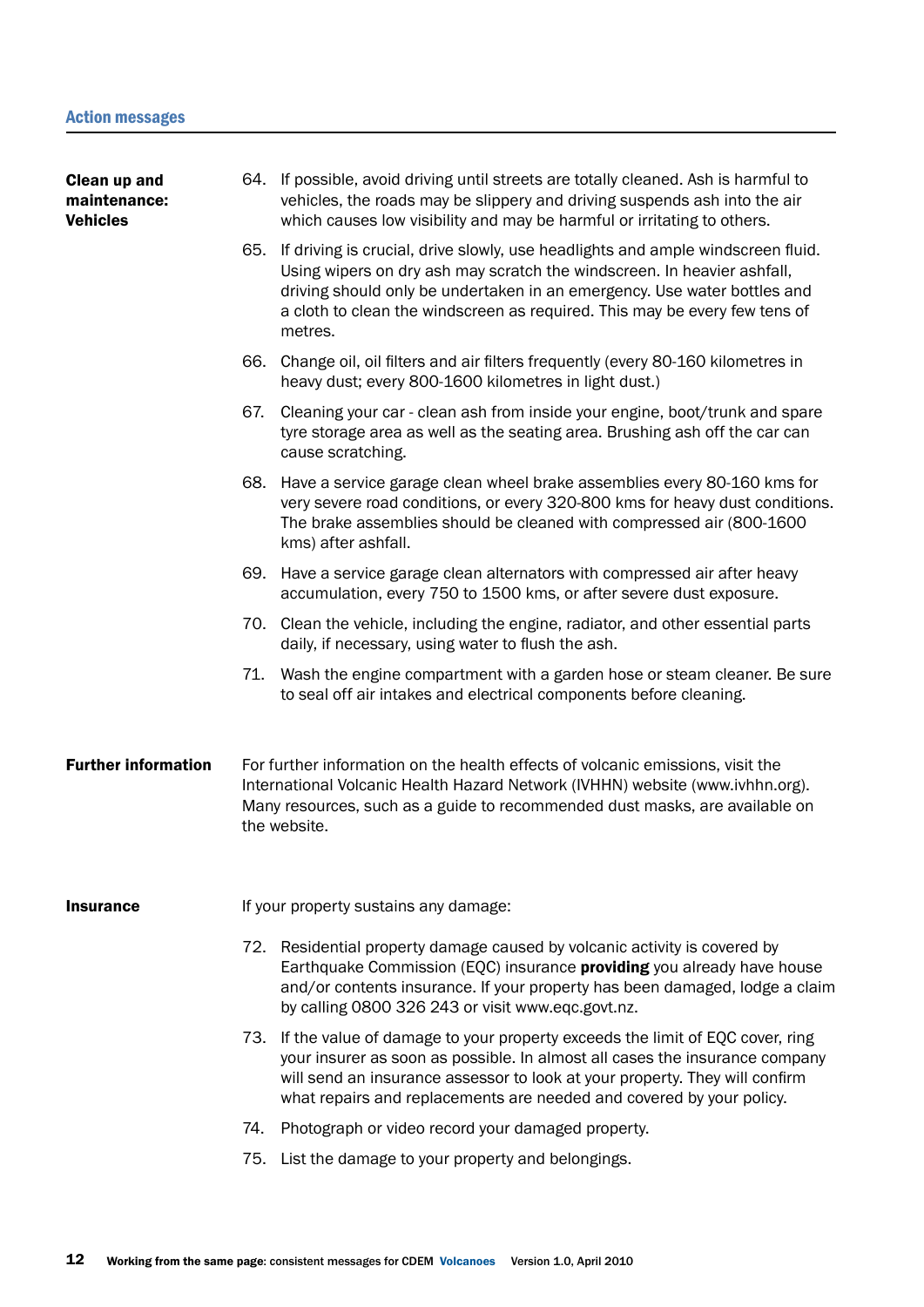| <b>Insurance</b><br>(continued) |     | 76. If your insurance policy covers you for loss of perishable goods, make a list of<br>all the foods you throw away. Include anything in your fridge or freezer ruined<br>by loss of power. |
|---------------------------------|-----|----------------------------------------------------------------------------------------------------------------------------------------------------------------------------------------------|
|                                 |     | Ask the insurance company:                                                                                                                                                                   |
|                                 | 77. | How long it will be before the assessor visits.                                                                                                                                              |
|                                 |     | 78. If they will provide you with temporary accommodation. This could be a<br>nearby motel, bed and breakfast, a static caravan or a rented house.                                           |
|                                 |     | Things to help with your insurance claim:                                                                                                                                                    |
|                                 |     | 79. Confirm the insurance company will pay for any service or equipment you need.                                                                                                            |
|                                 |     | 80. Make a note of all telephone calls. Record the date, name and what was<br>agreed.                                                                                                        |
|                                 | 81. | Keep copies of all letters, emails and faxes you send and receive.                                                                                                                           |
|                                 | 82. | Keep receipts.                                                                                                                                                                               |
|                                 | 83. | Don't throw anything away until told (except ruined food).                                                                                                                                   |
|                                 |     | 84. Depending on your policy, the insurance company may only offer to clean and<br>repair something, not replace it.                                                                         |
|                                 |     | 85. If you rent your property, contact your landlord and your contents insurance<br>company as soon as possible.                                                                             |
|                                 | 86. | If you do not have insurance, your local council should be able to provide<br>information on hardship grants or charities that may be able to help you.                                      |
|                                 |     |                                                                                                                                                                                              |
|                                 |     |                                                                                                                                                                                              |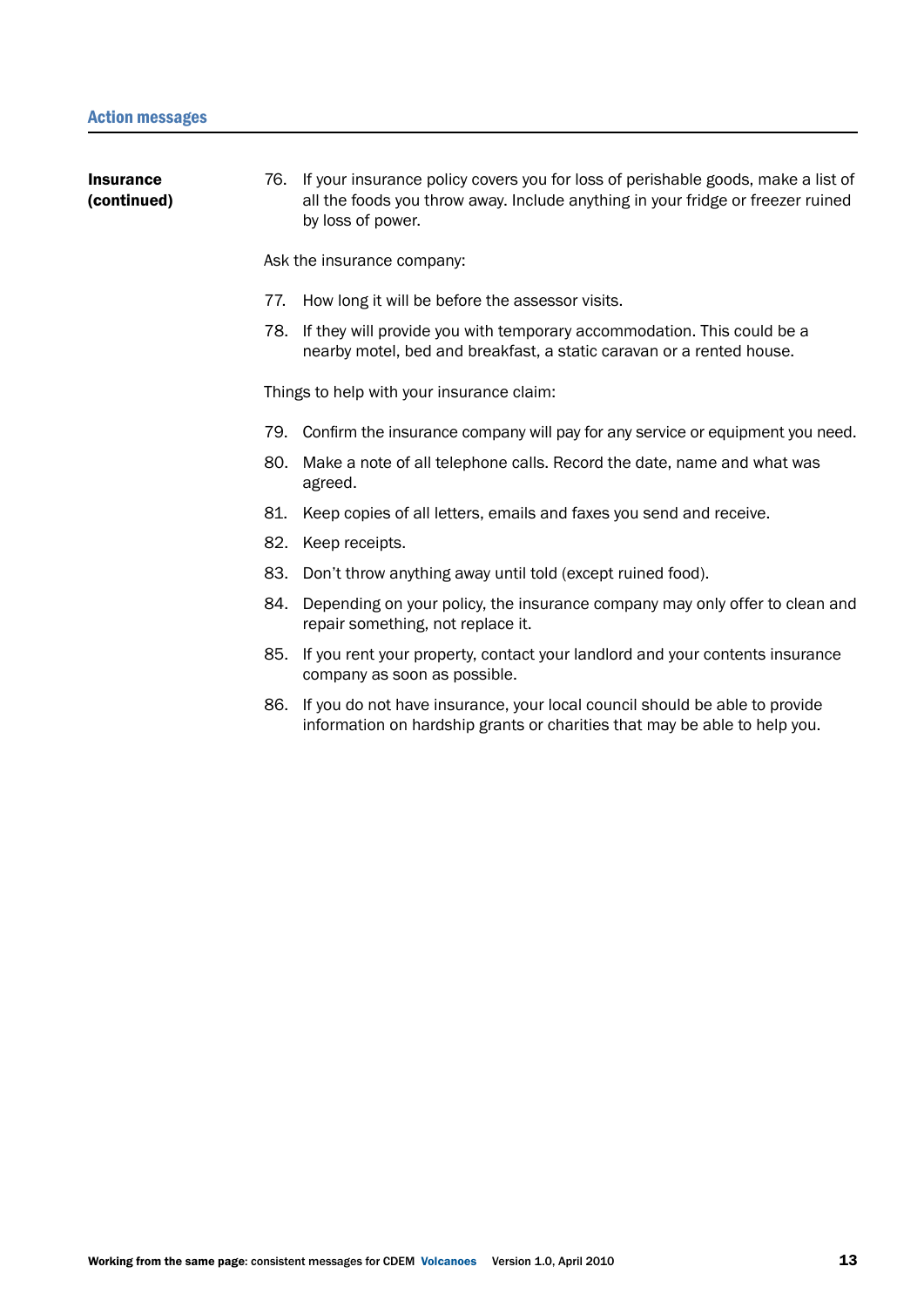## Volcano general information

| <b>Media and</b><br>community | Ask your local newspaper or radio or television station to:                                                                                                                                                                                                                                                                                                                                                                                                                                                                 |  |  |  |
|-------------------------------|-----------------------------------------------------------------------------------------------------------------------------------------------------------------------------------------------------------------------------------------------------------------------------------------------------------------------------------------------------------------------------------------------------------------------------------------------------------------------------------------------------------------------------|--|--|--|
| education ideas               | 87.<br>Do a series on volcanic hazards.                                                                                                                                                                                                                                                                                                                                                                                                                                                                                     |  |  |  |
|                               | 88.<br>Highlight the importance of staying informed about local conditions.                                                                                                                                                                                                                                                                                                                                                                                                                                                 |  |  |  |
|                               | 89.<br>Run public information advertisements about how to protect lives in the<br>event of a volcanic eruption.                                                                                                                                                                                                                                                                                                                                                                                                             |  |  |  |
|                               | 90. Feature an interview with a local volcanologist, talking about how volcanoes<br>are studied and monitored.                                                                                                                                                                                                                                                                                                                                                                                                              |  |  |  |
|                               | 91.<br>Work with local civil defence emergency management officials to prepare and<br>disseminate guidelines for people with mobility impairments about what to<br>do if they have to evacuate.                                                                                                                                                                                                                                                                                                                             |  |  |  |
| <b>Fiction and fact</b>       | Fiction: Volcanoes erupt with regularity.<br><b>Facts:</b> Volcanoes generally experience a period of closely spaced eruptions<br>followed by long periods of quiet. Most volcanoes show no regularity and thus on<br>the basis of past history alone cannot be considered 'overdue' for an eruption.                                                                                                                                                                                                                       |  |  |  |
|                               | Fiction: Volcanoes are unpredictable, erupting at any time without warning.<br>Facts: Volcanoes usually give warning signs that they are going to erupt weeks to<br>months or more in advance. Although we cannot predict when a volcano will start<br>to be restless, once activity begins, scientists can make general forecasts about<br>how soon an eruption will occur. More difficult challenges for volcanologists are<br>forecasting the size of an impending eruption, and determining when activity will<br>stop. |  |  |  |
|                               | Fiction: Earthquakes cause volcanic eruptions.<br>Fact: Earthquakes indicate a geologically active landscape, but they are not<br>the cause of volcanic eruptions. In rare cases, large tectonic earthquakes have<br>triggered eruptions of nearby volcanoes that have been poised to erupt anyway.                                                                                                                                                                                                                         |  |  |  |
| <b>Useful links</b>           | www.gns.cri.nz                                                                                                                                                                                                                                                                                                                                                                                                                                                                                                              |  |  |  |
|                               | www.teara.govt.nz/EarthSeaAndSky/NaturalHazardsAndDisasters/Volcanoes/en                                                                                                                                                                                                                                                                                                                                                                                                                                                    |  |  |  |
|                               | www.rural-support.org.nz/                                                                                                                                                                                                                                                                                                                                                                                                                                                                                                   |  |  |  |
|                               | • www.maf.govt.nz/mafnet/rural-nz/adverse-events/volcanoes/index.htm                                                                                                                                                                                                                                                                                                                                                                                                                                                        |  |  |  |

• www.maf.govt.nz/mafnet/rural-nz/adverse-events/